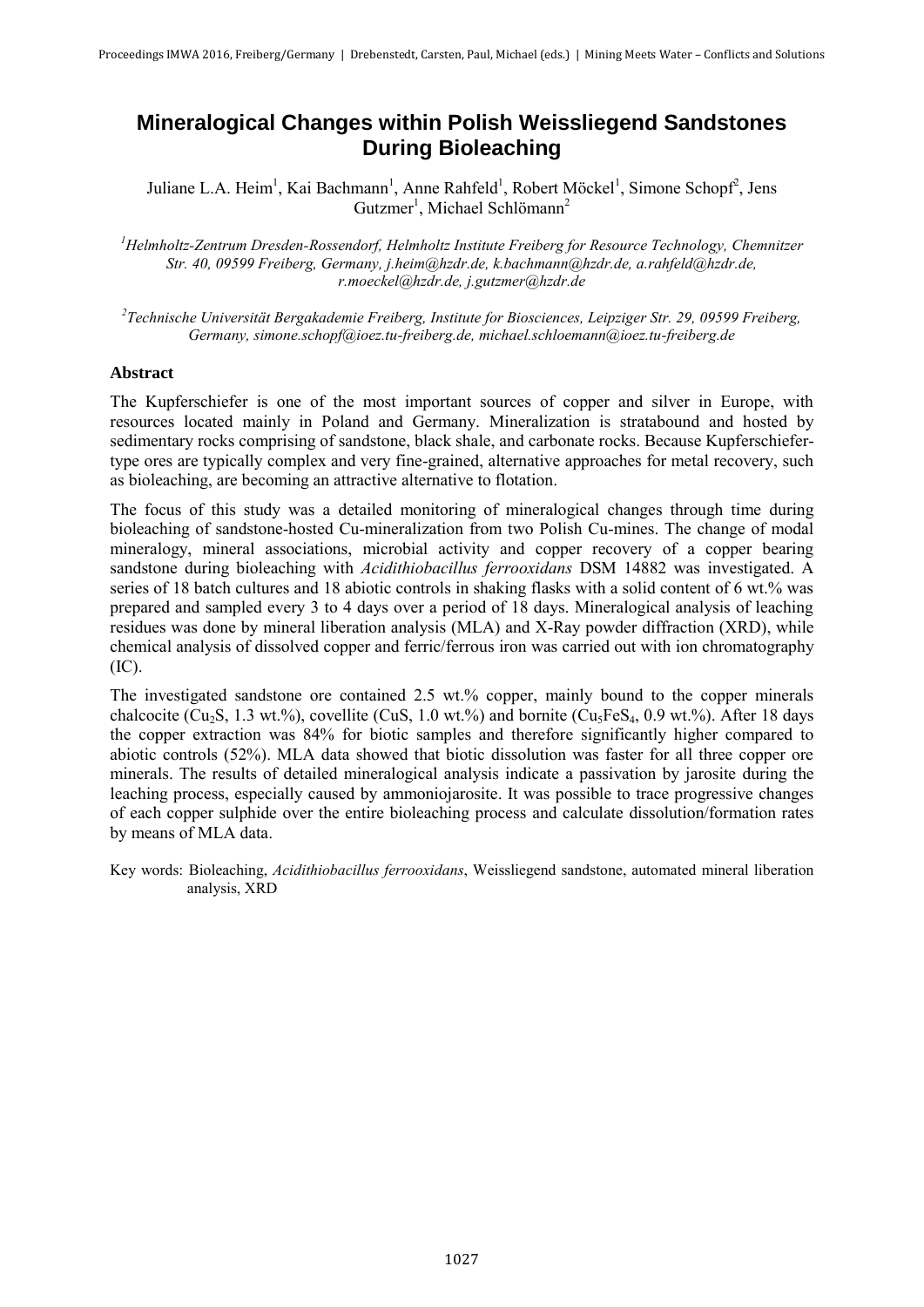## **Introduction**

The Central European Copperbelt (Borg et al. 2012) is one of the most important sources for copper and silver in Europe, with several large-scale mining operations currently active in the southwest of Poland. In Poland Kupferschiefer-type resources still contain 29.79 Mt of copper in 1.47 Bt of currently known ore reserves (Borg et al. 2012).

Kupferschiefer-type mineralization is restricted to the Lower Permian (Rotliegendes) terrestrial deposits and Upper Permian (Zechstein) marine sedimentary rocks. The ore series is composed of (bottom to top): Weissliegend Sandstones, Basal Limestone, Kupferschiefer and Zechstein Limestone (Oszczepalski 1999). Stratabound sulphide mineralization occurs in all of these sedimentary rock types, with 60% of currently known reserves hosted by Weissliegend sandstone, 30% in Zechstein carbonate rocks and 10% in the Kupferschiefer black shale (Borg et al. 2012). In the Polish mining district mineralized sandstones of Weissliegend have an average copper content of 1.8% and an average thickness of 18 m. However, the grade and thickness of sandstone ore can locally vary from 0.7% to 30% copper and from few meters up to 35 m (Borg et al. 2012). Main ore minerals are bornite, galena, sphalerite, chalcopyrite and chalcocite-type sulphide minerals (Oszczepalski 1999).

The complex mineralogy and fine-grained structure of Kupferschiefer-type ores limit copper recovery with traditional processing methods, especially flotation. In the last 15 years the copper content in flotation concentrates and copper recovery decreased (Gibas et al. 2015); therefore alternative approaches for metal recovery, such as bioleaching, may become important.

Bioleaching describes the process of metal extraction by microorganisms. A common leaching bacterium is the acidophilic ferrous iron- and sulphide-oxidizing bacterium *Acidithiobacillus ferrooxidans*, formerly *Thiobacillus ferrooxidans* (Kelly and Wood 2000), that has been studied in detail. Under acidic conditions *At. ferrooxidans* catalyses the release of metal ions from metal sulphides by the production of sulphuric acid (hydrolytic attack), and by oxidation of ferrous to ferric iron (oxidative attack). For acid-soluble metal sulphides the mechanism can be generally described as follows (Schippers and Sand 1999):

 $MS + Fe^{3+} + H^+ \rightarrow M^{2+} + 0.5 H_2S_n + Fe^{2+} (n \geq 2)$ 

 $0.5 H<sub>2</sub>S<sub>n</sub> + Fe<sup>3+</sup> \rightarrow 0.125 S<sub>8</sub> + Fe<sup>2+</sup> + H<sup>+</sup>$ 

 $0.125 S_8 + 1.5 O_2 + H_2O \rightarrow SO_4^{2} + 2 H^+$ 

This so called "polysulfide mechanism" applies to chalcocite (Cu2S) and covellite (CuS) (Schippers and Sand 1999), which have been investigated in this study.

The ore mineralogy is, among chemistry and microbiology, an important parameter in bioleaching processes; because mineral composition, liberation, and solubility influence the leaching efficiency. In general, it is known that chalcocite is more easily dissolved in heap- and dump-leaching than bornite and covellite (Watling 2006). In the present study the behaviour of the copper sulphides in presence of *Acidithiobacillus ferrooxidans* DSM 14882 was of main concern. To understand and possibly improve the bioleaching process, mineralogical changes within sandstone ore were investigated every 3 to 4 days by collecting detailed data of the mineralogy with a mineral liberation analyser (MLA) and X-Ray powder diffraction (XRD). Moreover chemical analysis of leaching solutions with ion chromatography and determination of pH and redox potential were performed to get new insights into bioleaching reactions.

# **Methods**

# *Bioleaching*

Weissliegend sandstone-hosted ore of the Polkowice and Rudna mines (Poland) was crushed, milled and sieved. The ore fraction <125 µm was divided into homogenous portions of 12 g with a sample splitter and then used for leaching experiments. A series of 18 batch cultures with *At. ferrooxidans* DSM 14882 and 18 abiotic controls was prepared. Leaching was performed in 500 mL shaking flasks with 200 mL modified 9K Medium (Silverman and Lundgren 1958), pH 2.1, containing 50 g/L Fe(II)SO<sub>4</sub> x 7 H<sub>2</sub>O. The shaking flasks for bioleaching were inoculated with 20 mL of the same pre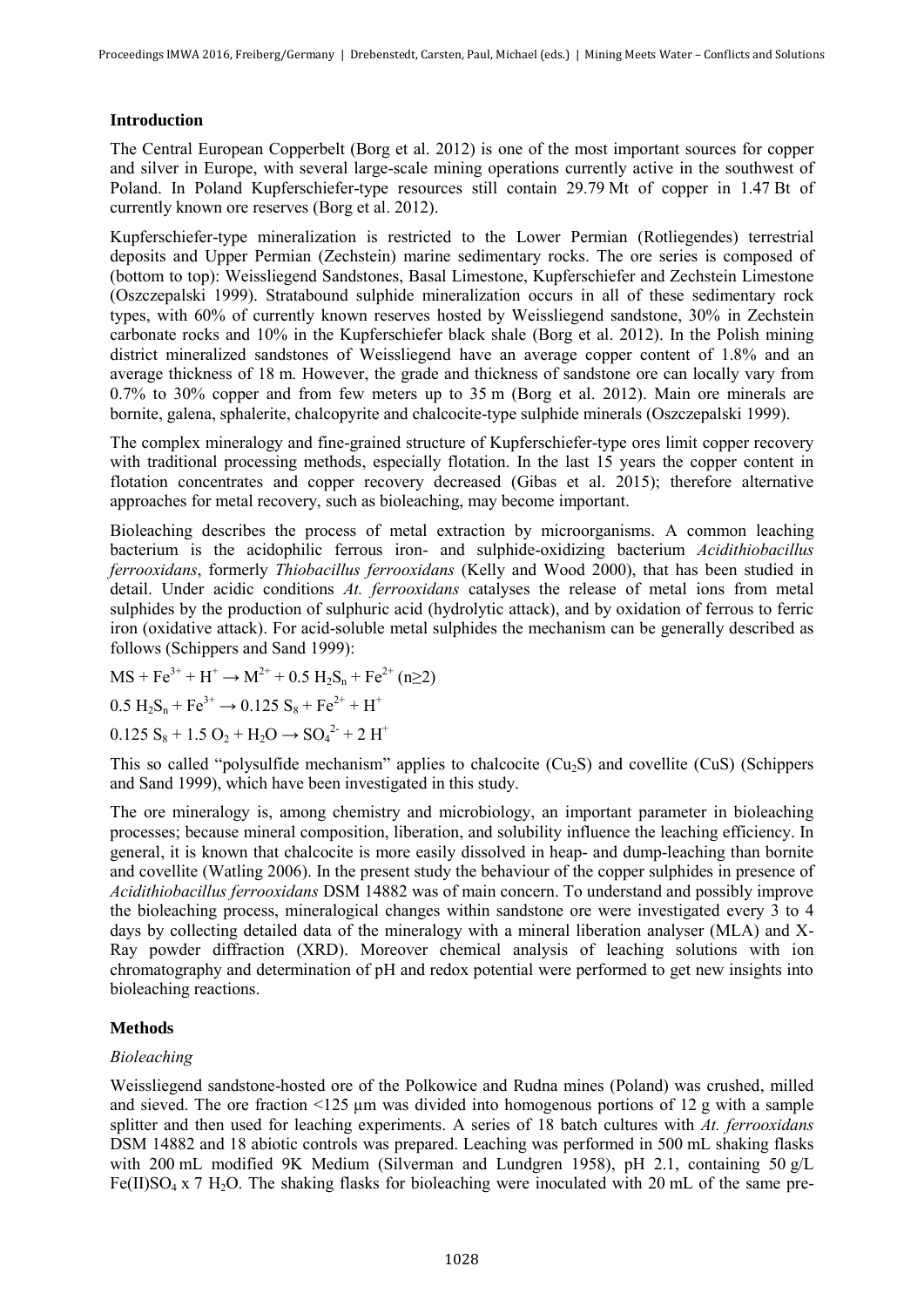culture of At. ferrooxidans DSM 14882 (1.1 x 10<sup>6</sup> cells/mL). All 36 flasks were incubated at 30°C and 120 rpm.

At day 2, 4, 7, 10, 14 and 18 samples of leached ore material were taken. The number of parallels decreased each time by 6, due to stopping of 3 batch cultures and 3 abiotic controls (fig. 1). For mineralogical analysis sandstone ore was separated from the leaching solution via filtration and then air dried for further preparation. Redox potential and pH of the leaching solution were measured daily (pH Inlab Semi-Micro, Mettler Toledo and SenTix ORP, WTW). Samples for detecting copper, ferrous and ferric iron in solution were taken every 3-4 days, filtrated (0.22 µm syringe filter) and frozen for later measurement. The evaporation loss during (bio)leaching was compensated with sterile *Aqua dest.*.



*Figure 1 Experimental setup and sampling scheme of sandstone (bio)leaching* 

# *Chemical analysis*

Major element concentrations in sandstone ore (fraction  $\leq 125 \mu m$ ) were determined by X-ray fluorescence spectroscopy (XRF) using an AxiosMinerals, PANalytical.

Analysis of copper, ferric and ferrous iron in the leaching solutions was performed using ion chromatography (ICS-5000, 4 mm system, Thermo Scientific). An IonPac® CS5A column (Thermo Scientific) with an eluent flow rate of 1 mL/min Met Pac PDCA (7 mM pyridine-2,6-dicarboxylic acid, 66 mM potassium hydroxide, 5.6 mM potassium sulphate, 74 mM formic acid) separated chelated metal complexes. The metal complexes were detected at 530 nm after postcolumn derivatization with 0.5 mM 4-(2-pyridylazo) resorcinol dissolved in MetPac PAR Postcolumn Reagent Diluent (1 M dimethylaminoethanol, 0.5 M ammonium hydroxide, 0.3 M sodium bicarbonate) at a flow rate of 0.6 mL/min (Cardellicchio et al. 1997).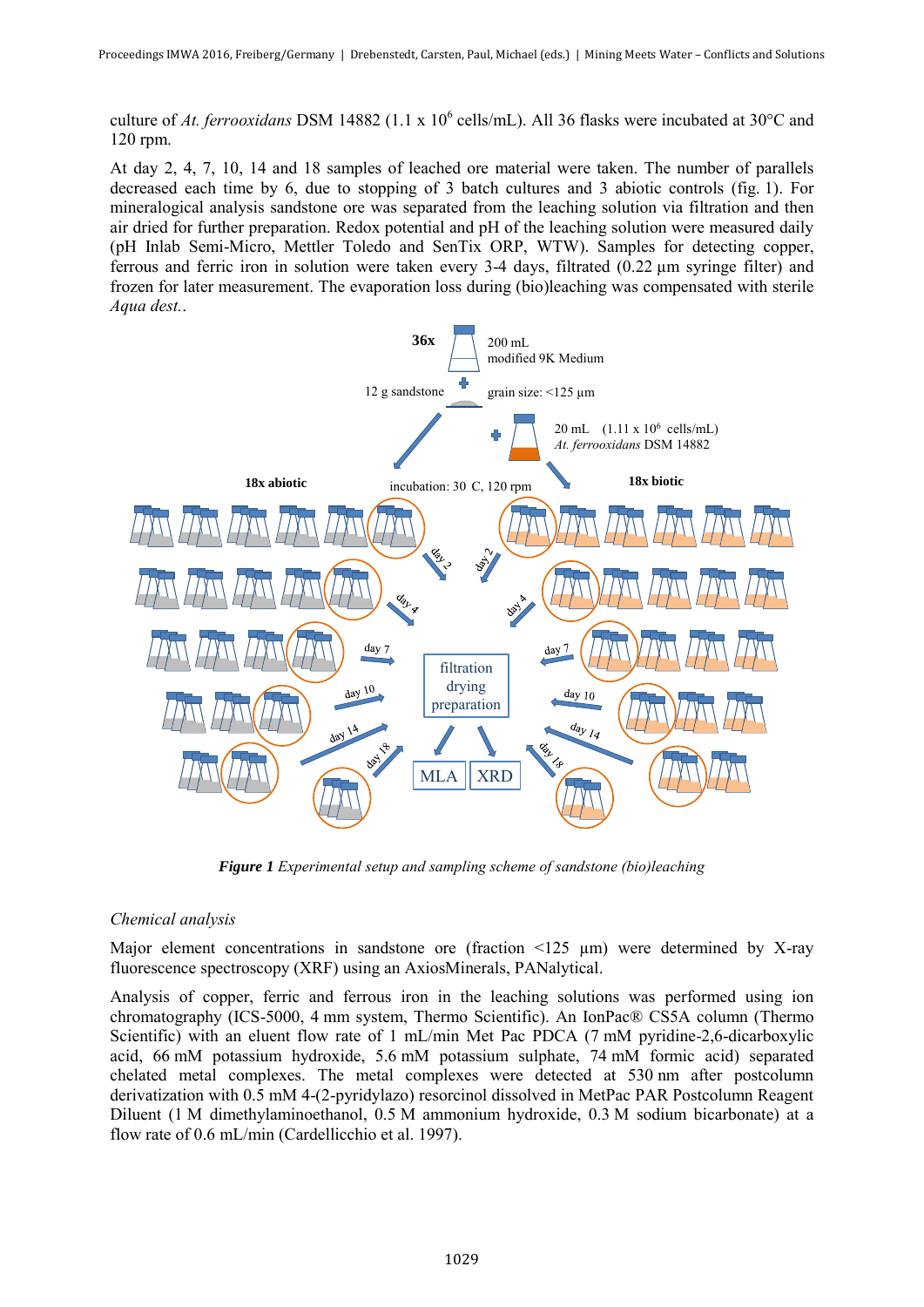## *Mineralogical analysis*

The mineralogical analysis of sandstone ore was done by MLA and XRD. For detailed investigation of copper sulphide minerals all 36 leaching samples and the untreated ore were analysed by MLA. Therefore, polished and carbon coated grain mounts, composed of 3 g dry sample in an epoxy resin block (Ø 30 mm), were prepared. A subset of twelve leaching samples, one biotic and one abiotic of each sample point, and the untreated ore were analysed by XRD. Preparation of sandstone ore for XRD was done by milling with ethanol in a McCrone micronizing mill.

The MLA comprised a FEI Quanta 650 F field emission scanning electron microscope equipped with two Bruker Quantax X-Flash 5030 EDX detectors and FEI's MLA suite 3.1.4 for data acquisition. The grain-based X-ray mapping (GXMAP) measurement mode was used, because of similar backscattered electron grey levels of expected copper sulphides (chalcocite, covellite, bornite, chalcopyrite). The operating parameters of MLA are listed in table 1.

| MLA parameters     |                      | <b>SEM</b> parameters  |                  |
|--------------------|----------------------|------------------------|------------------|
| Pixel size         | $0.6 \mu m/px$       | Voltage                | $25 \text{ kV}$  |
| Minimum EDX        | 2000 counts/analysis | Probe current          | 10 <sub>nA</sub> |
| Acquisition time   | $5 \text{ ms}$       | <b>BSE</b> calibration | Au 254           |
| GXMAP trigger      | 25-255               |                        |                  |
| Step size          | 6x6px                |                        |                  |
| Minimum particle   | $8\ \text{px}$       |                        |                  |
| Minimum grain size | $4\ \text{px}$       |                        |                  |

*Table 1 Operating parameters of MLA measurements.* 

XRD analyses were carried out using a PANalytical Empyrean diffractometer, equipped with a PIXcel3D detector and Co-Kα radiation at 35 kV and 35 mA with a Fe-Kβ-filter. A step size of 0.013° 2Θ in the range of 5 to 80 2Θ and a step time of 800 sec/step were set. The software BGMN Profex 3.5.0 (Doebelin and Kleeberg 2015) was used for mineral identification and Rietveld refinement.

## **Results and discussion**

## *Bioleaching of copper*

Microbial activity was observed indirectly by pH and the ferric/ferrous iron content ratios in solution. The pH increased in all leaching solutions within the first day up to 3.1 due to carbonate dissolution and ferrous iron oxidation, then followed by a gradual decrease of pH (fig. 2-A). A significantly lower pH was measured in the presence of *At. ferrooxidans* from day 7 onwards, indicating microbial activity (production of  $H_2SO_4$ ).



*Figure 2 Results of pH (A) and dissolved ferric iron (B) during bioleaching with At. ferrooxidans DSM 14882.*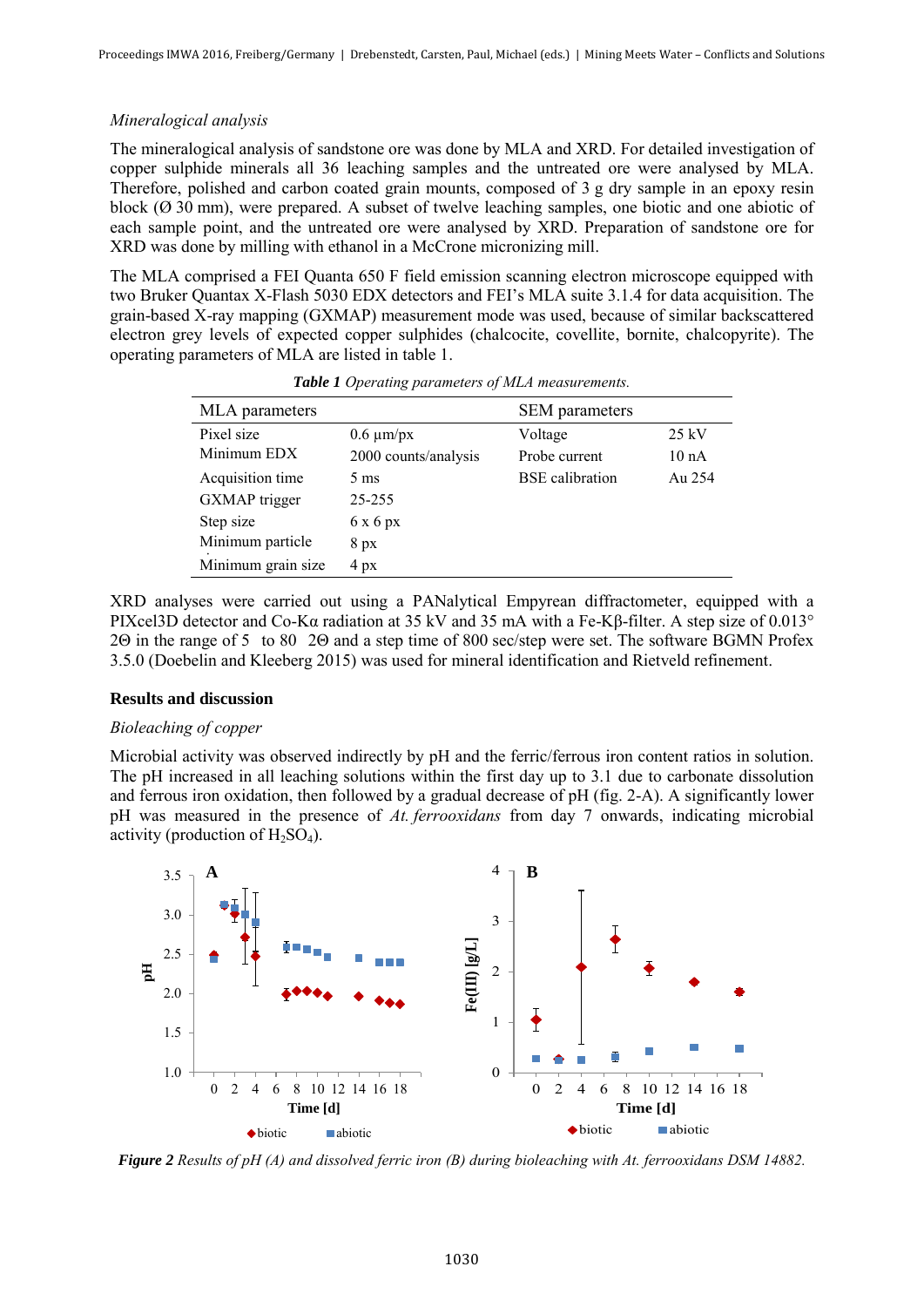Moreover, the amount of dissolved ferric iron increased in biotic approaches from 1 to 2.6 g/L within the first week (fig. 2–B) and thus proved the activity of *At. ferrooxidans*. In contrast, ferric iron increased only slightly from 0.3 to 0.5 g/L in abiotic controls, due to chemical iron oxidation.

The investigated sandstone ore contained on average 2.5 wt.% copper according to XRF analysis. Copper leaching was more efficient in presence of *At. ferrooxidans* DSM 14882 (fig. 3). Significant differences between biotic and abiotic treatment were evident from the fourth day onwards. Within the first week 69% of copper were extracted biotically and 43% abiotically. In the last 10 days only minor amounts of copper were leached so that in total 84% copper were biotically extracted and 52% were abiotically leached.



*Figure 3 Copper extraction of approaches with At. ferrooxidans DSM 14882 and abiotic controls.* 

# *Mineralogical effects*

The sandstone ore was mainly composed of quartz  $(70.7 \text{ wt.}\%)$ , clay minerals  $(12.0 \text{ wt.}\%)$ , feldspar (7.7 wt.%), carbonates (4.2 wt.%) and copper sulphides (3.3 wt.%). The main copper minerals were chalcocite (1.3 wt.%), covellite (1.0 wt.%) and bornite (0.9 wt.%). Due to the low amounts of these copper sulphides, quantification during bioleaching was only possible with MLA.

More bornite was leached biotically than abiotically according to MLA data (fig. 4-A). At day 18 only low amounts of bornite were detectable in biotic leaching residues, while in control residues only half of the bornite was leached. Chalcocite, in contrast, was dissolved completely within 4 days in biotic approaches and within 10 days in abiotic approaches (fig. 4-B). The content of covellite increased simultaneously in biotic and abiotic leaching residues up to day 10 and decreased only afterwards (fig. 4-C). Overall the formation of covellite was lower and dissolution was higher in presence of *At. ferrooxidans*.

Based on the MLA data in fig. 4, dissolution/formation rates for the three copper sulphides were determined by calculating the slope between the points of highest/lowest and lowest/highest content of mineral. During biotic and abiotic leaching chalcocite dissolution rate was  $0.04 \text{ g/d}$  and  $0.02 \text{ g/d}$ , therefore significantly higher than covellite (0.01 g/d biotic, 0.005 g/d abiotic) and bornite (0.005 g/d biotic, 0.003 g/d abiotic) dissolution rates. The dissolution rates of all three copper sulphides were approximately twice as high in biotic samples than in abiotic samples. In contrast, the formation rate of covellite was about double in abiotic approaches (0.013  $g/d$ ) than in biotic (0.006  $g/d$ ). For covellite it has to be taken into account that the formation of secondary covellite interfered with the dissolution, so it is impossible to separate both effects.

The apparent increase in the abundance of covellite during leaching experiments indicates that obviously some of the chalcocite and bornite has been transformed to covellite. Formation of secondary covellite in (bio)leaching experiments has previously been documented in several studies (Dutrizac et al. 1985, Bevilaqua et al. 2010, Lee et al. 2011). It means that copper has been oxidized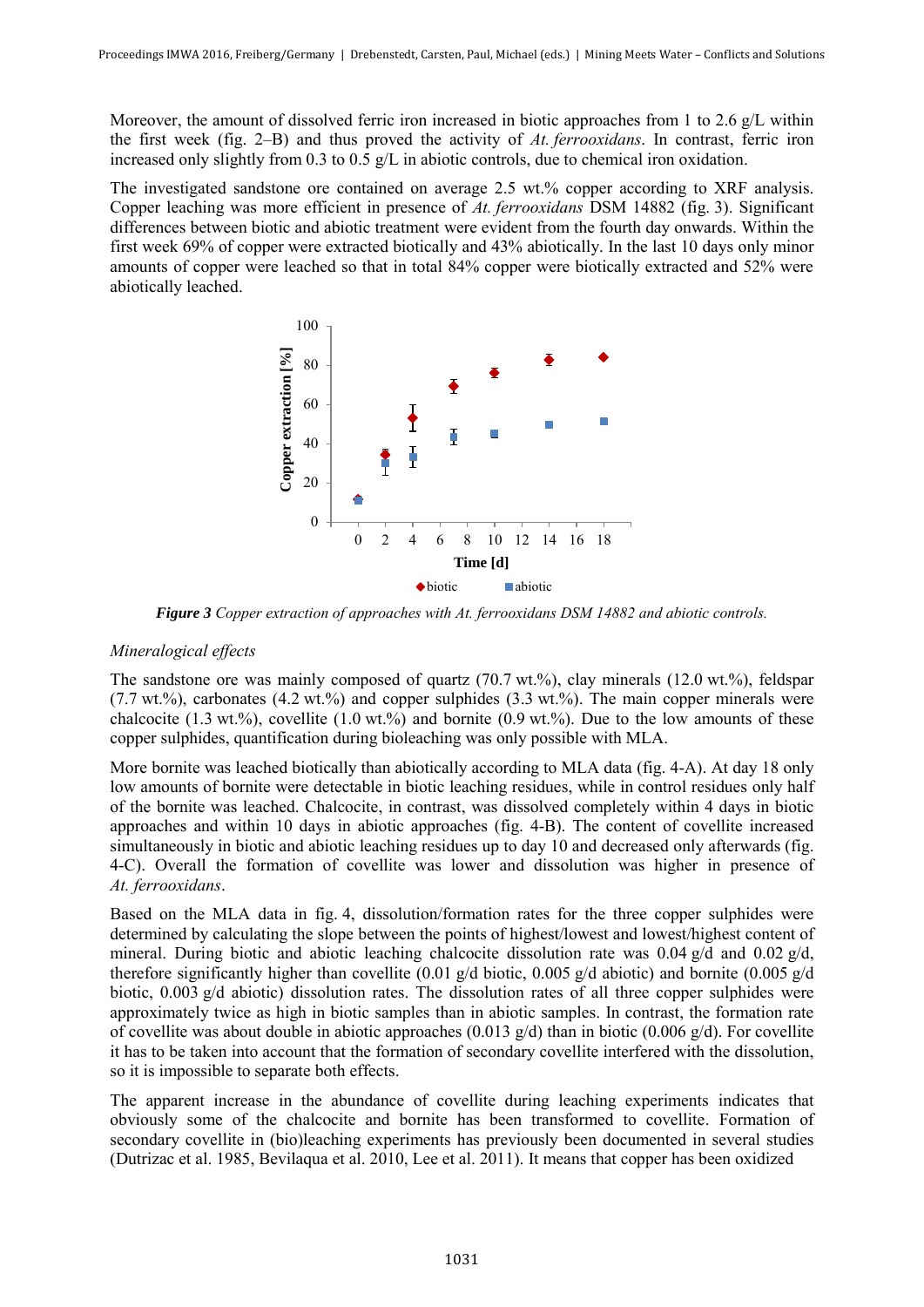

*Figure 4 Content of bornite (A), chalcocite (B) and covellite (C) in leaching residues during (bio)leaching analysed by MLA, average of 3 samples.* 

from the monovalent state in chalcocite ( $Cu<sub>2</sub>S$ ) and bornite ( $Cu<sub>3</sub>FeS<sub>4</sub>$ ) to the divalent state in covellite (CuS). In this study *At. ferrooxidans* obviously also enhanced the leaching of covellite/secondary covellite, which was also observed in a study by Bevilaqua et al. (2010). Ahonen and Tuovinen (1995) supposed that ferric iron suppresses the formation of covellite in leaching experiments. This hypothesis could explain the lower contents of secondary covellite in our biotic leaching residues. Given that ferric iron does not only accelerate bornite and chalcocite turnover but also covellite turnover, the suppression may reflect an effect of ferric iron on both, covellite formation and turnover.

MLA data also indicated the formation of possible iron-hydroxides during experiments. However, an exact mineral identification and quantification with MLA was not possible due to very fine-grained minerals and mixed spectra resulting from iron precipitations at the rims of different mineral grains. Therefore, XRD measurements were performed to identify and quantify the iron hydroxides and also to verify the MLA data. Based on XRD data the iron hydroxides were identified as jarosite and ammoniojarosite. They formed in biotic and abiotic leaching residues, although significantly more ammoniojarosite was formed in batch cultures (fig. 5-B). The content of jarosite is nearly equal in controls and residues from biotic experiments over the whole time of the experiment (fig. 5-A).

The comparison of copper extraction (fig. 3) with jarosite/ammoniojarosite development (fig. 5) indicates a correlation. The copper extraction decreased in the second week while the formation of jarosite and ammoniojarosite increased. Therefore, passivation of the copper minerals by jarosite and ammoniojarosite can be an explanation for reduced copper extraction during the last 10 days.



*Figure 5 Content of jarosite (A) and ammoniojarosite (B) in leaching residues, analysed by XRD.*